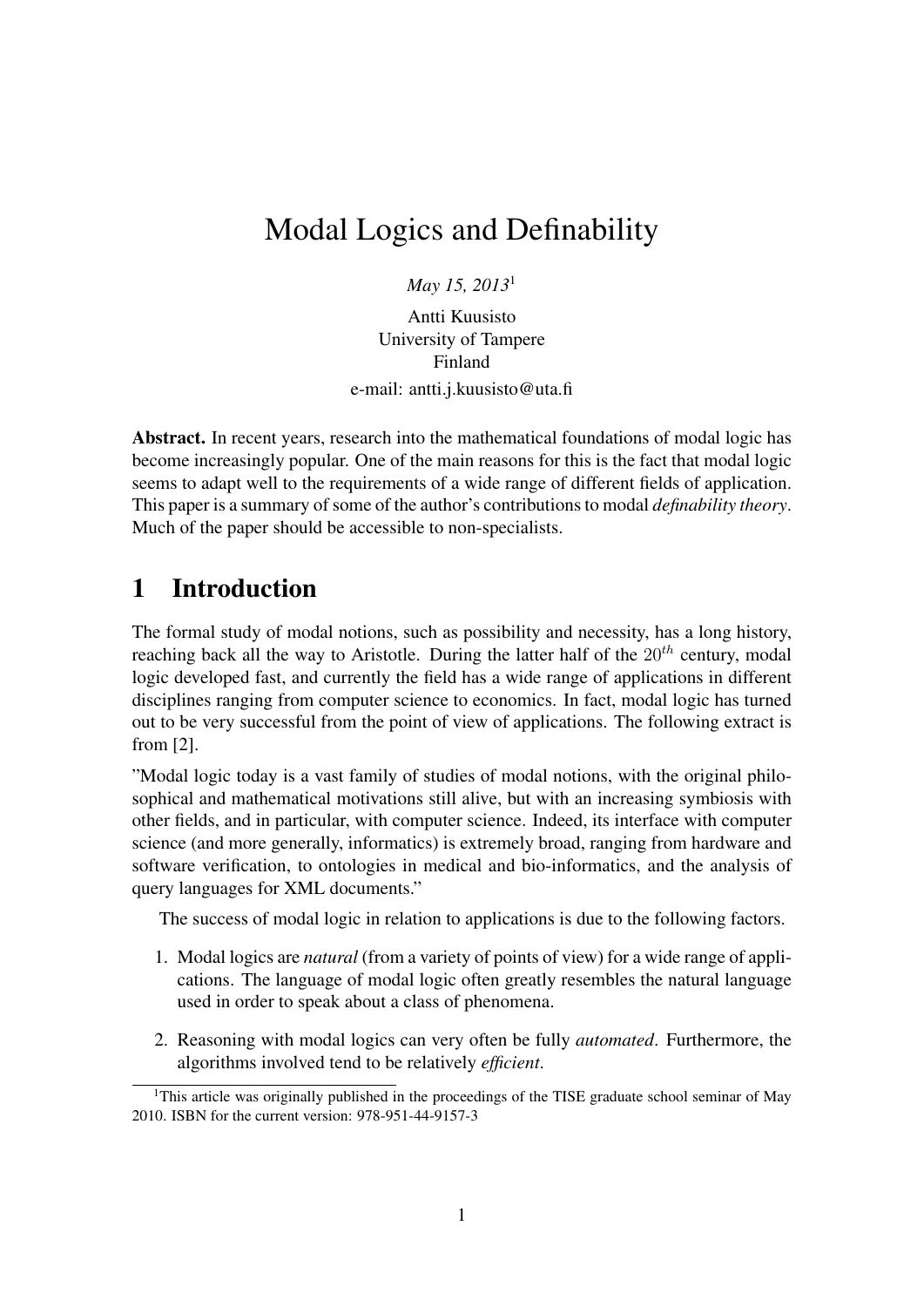A sufficiently developed framework tends to require a strong mathematical backgroud theory. Research into the mathematical foundations of modal logic has developed fast in the  $20^{th}$  century, especially after the development of Kripke semantics (see [3]). This paper is a summary of the author's main contributions to the understanding of model theory of modal logic. The focus of the author's research has been on the definability theory of very expressive modal systems.

The objective in definability theory is to classify formal logics according to their expressive power. For example, using the standard formal logic FO (first-order logic), one can write the sentence  $\exists x(P(x))$  which states that "there exists an element x in the set named  $P$ ". In other words, the sentence states that the set named  $P$  is not empty. However, one cannot write a sentence of FO asserting that the set named  $P$  is infinite. In the more expressive system SO (second-order logic), one *can* write a sentence asserting that the set named P is infinite. There are various reasons why the use of a *less* expressive logic rather than a more expressive one is often desired. One of the most important of these reasons is the trade-off between the expressive power of a logic and the computational resources needed for automated reasoning with the logic. Reasoning with a more expressive logic tends to require more computation time. The results discussed in this paper are related to the classification of different logics according to their expressive power. Such results are often useful when choosing a logic suitable for the formalization of a system that requires automated reasoning tools.

## 2 Preliminary Considerations

In this section, we informally describe the logics that the results in the following section are related to. However, we will *not give a complete formal definition* of the systems here. The interested reader is referred to [9] and [10] for the related definitions and to [3] and [5] for background theory.

- 1. Propositional logic is a system where we have for example statements of the type  $P \wedge Q$  (read "P and Q") and  $\neg P$  (read "not P"). The statements P and Q are atomic statements. Depending on the application, the atomic statements could be statements such as "log  $y \ge 100$ " or "Program check\_status will not terminate.". In propositional logic, atomic statements are combined with the connectives  $\neg, \wedge, \vee, \rightarrow$  and  $\leftrightarrow$  (read "not", "and", "or", "implies" and "if and only if", respectively).
- 2. The system ML (multimodal logic) extends propositional logic by statements of the type  $\langle R \rangle \varphi$ . The statement can be read for example as " $\varphi$  can be obtained by doing R" or " $\varphi$  is possible via R". Here the statement  $\varphi$  always corresponds to some set of elements and R corresponds to a binary relation between elements.
- 3. The system SOPML (second-order propositional modal logic) is a very expressive extension of ML with statements such as  $\exists P(\langle R \rangle P)$ , which states that *there exists some set* P such that  $\langle R \rangle$ P holds.
- 4. The systems  $\Sigma_1^1(\text{ML})$  and  $\Sigma_1^1(\text{BML}^=)$  are very expressive extensions of the system ML. In the system  $\Sigma_1^1(\rm ML)$  we can make assertions such as  $\exists R(\langle R\rangle\varphi)$ , stating that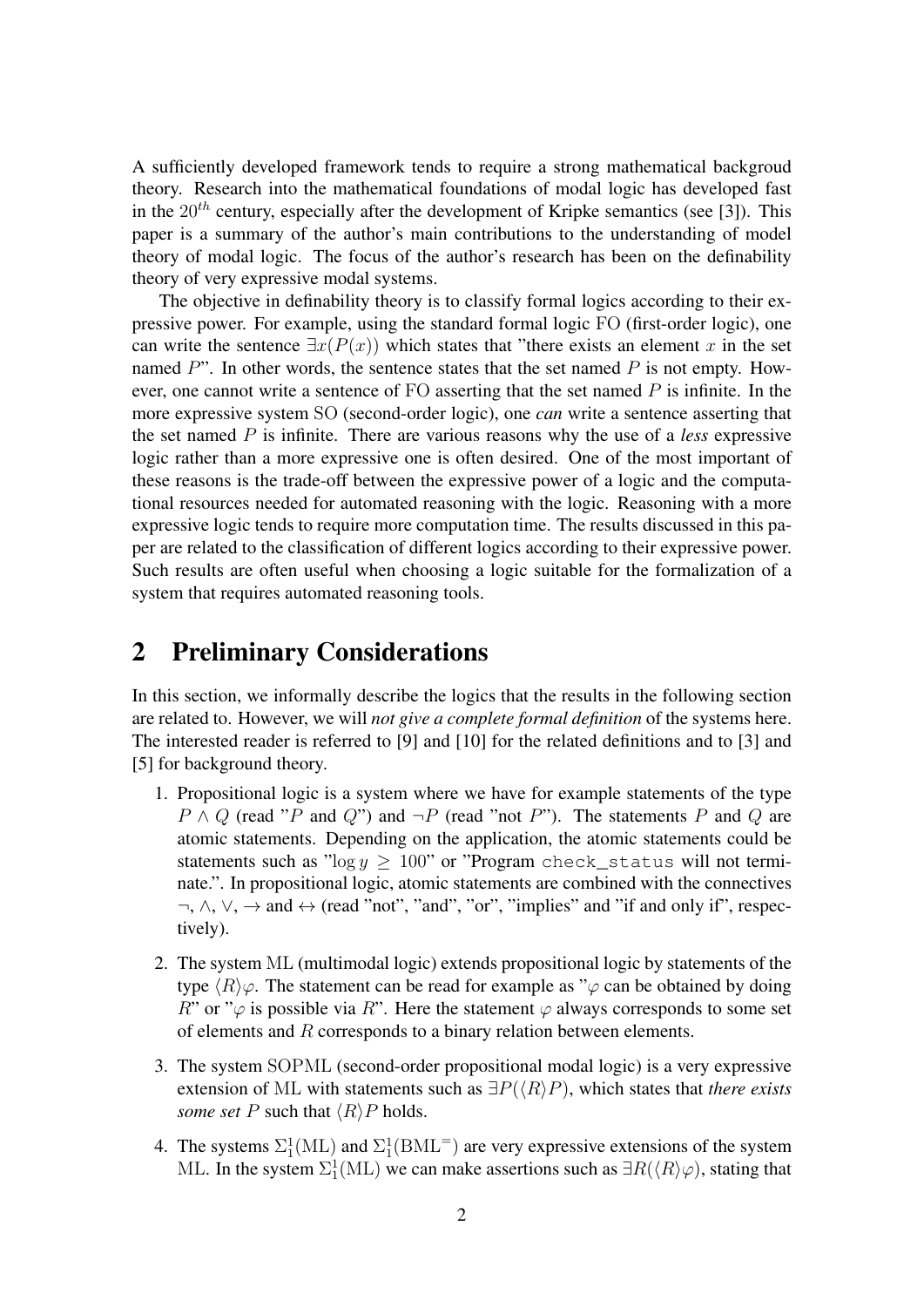*there exists some binary relation* R such that  $\langle R \rangle \varphi$  can be made true. The system  $\Sigma_1^1(BML^-)$  is even stronger than  $\Sigma_1^1(ML)$ . In  $\Sigma_1^1(BML^-)$  we can for example make statements such as  $\exists R(\langle R'\rangle\varphi)$ , which can be read as " $\varphi$  is possible via the *complement of*  $R$ " or " $\varphi$  is possible by doing *not*  $R$ ".

5. The system ∃MSO is a very expressive system where we can make statemens such as  $\forall x \exists y (R(x, y) \land P(y))$ , which states that "for all elements x there is some element y such that R connects x to y and y is in the set named  $P$ ". Furthermore, we can even make statements of the type  $\exists P(\varphi(P))$ , which states that *there exists some set*, *let us call this set* P, such that the statement  $\varphi(P)$  is true. Here, the statement  $\varphi(P)$ is some statement about P allowed by the system. For example,  $\varphi(P)$  could be the statement  $\forall x \exists y (R(x, y) \land P(y))$  from above.

#### 3 A Sample of Results

The results in this section are from [9] and [10]. The interested reader finds a detailed presentation of the results from there. For background theory, see [3] and [5]. The article [9] is joint work with Lauri Hella.

The following theorem states that the expressive power of SOPML (second-order propositional modal logic) grows without bound as the number of alternations between blocks of universal and existential quantifiers is increased in a quantifier prefix of a modal formula. The theorem answers an open problem from [1] (also addressed in [4]).

Theorem 3.1 ([10]). *The alternation hierarchy of second-order propositional modal logic* (SOPML) *is infinite.*

The following theorem shows that prenex quantified *binary* relations can be eliminated from modal formulae when the universal modality is added to the system.

**Theorem 3.2** ([9]). *There is an effective translation from the system*  $\Sigma_1^1(\text{ML})$  *into the system* ∃MSO(MLE)*.*

The theorem gives a method for establishing decidability results in multimodal logic. The following corollary is an immediate consequence of the theorem.

**Corollary 3.3.** Let D be a class of Kripke frames  $(W, R_0)$ . Consider the class  $C =$  $\{ (W, \{R_i\}_{i\in\mathbb{N}}) \mid (W, R_0) \in \mathcal{D} \}$  of multimodal Kripke frames. Now, if the satisfiability problem for MLE w.r.t.  $\mathcal D$  is decidable, then the satisfiability problem for ML w.r.t.  $\mathcal C$  is decidable.

The following result is similar to Theorem 3.2.

**Theorem 3.4** ([9]). *There is an effective translation from the system*  $\Sigma_1^1(BML^=)$  *into the system* ∃MSO*.*

Again we obtain a method for establishing decidability results.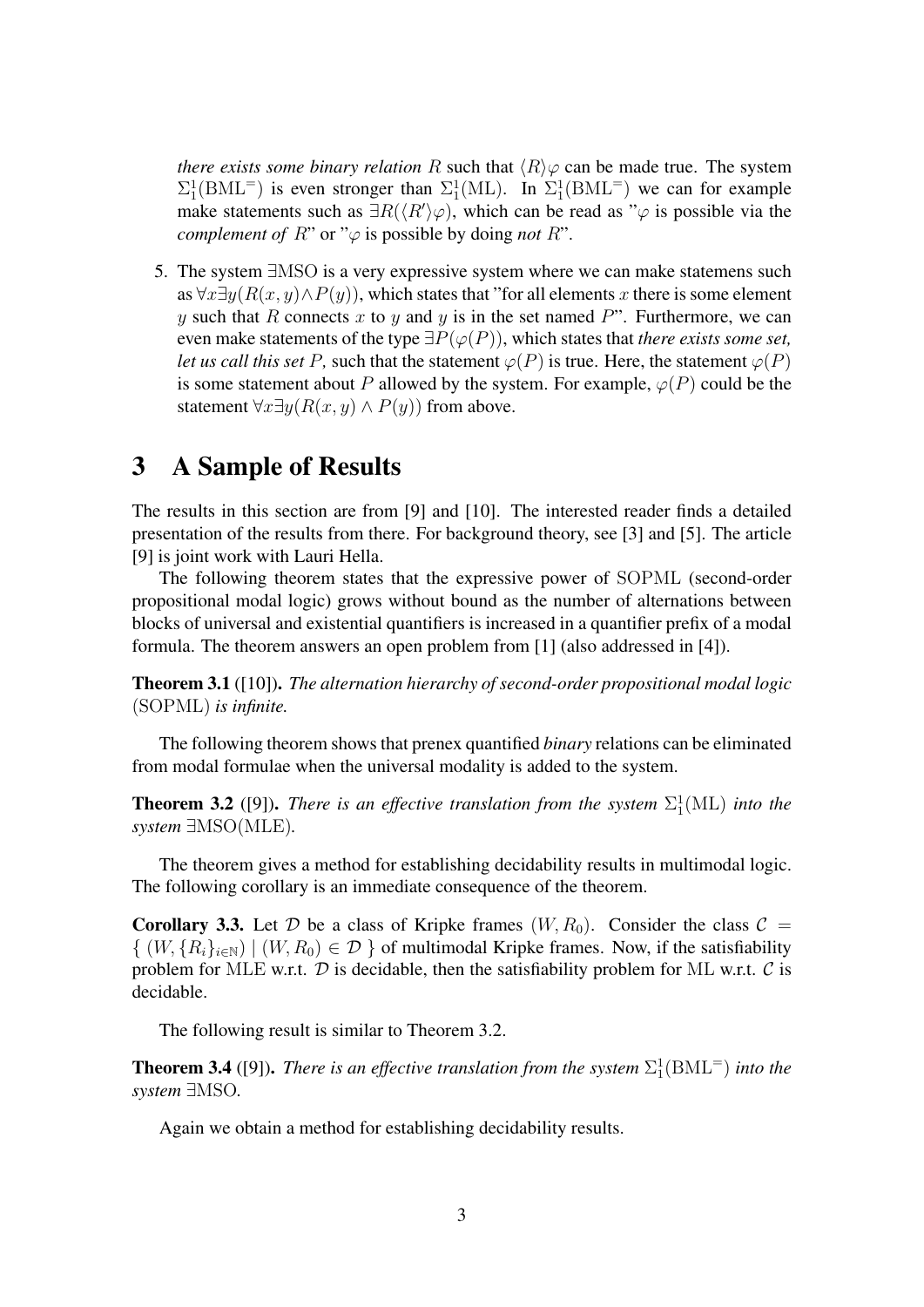**Corollary 3.5.** Let V and  $U \subseteq V$  be sets of indices. Let  $D$  be a class of Kripke frames  $(W, \{R_i\}_{i\in U})$ *. Consider the class* 

$$
\mathcal{C} = \{ (W, \{R_i\}_{i \in V}) \mid (W, \{R_j\}_{j \in U}) \in \mathcal{D} \}
$$

*of Kripke frames. Now, if the* ∀MSO*-theory of* D *is decidable, then the satisfiability problem for* BML<sup>=</sup> *w.r.t.* C *is decidable.*

We note that  $BML$ <sup>=</sup> subsumes a large number of typical extensions of multimodal logic such as modal logic with universal modality [7], modal logic with difference modality [12] and Boolean Modal Logic [6]. Therefore, Theorem 3.4 and Corollary 3.5 can be applied to a whole range of typical modal logics. The following example illustrates the use of Corollary 3.5.

**Example 3.6.** Consider the class C of Kripke frames  $\mathfrak{F} = (W, R_0, R_1, \ldots)$ , where W is countably infinite and  $R_0^{\delta}$  $\frac{6}{0}$  is a dense linear ordering of W without endpoints. Assume we wish to know whether the satisfiability problem of, say, multimodal logic with the difference modality w.r.t. C is decidable. The MSO-theory of  $(\mathbb{Q}, \le)$  is known to be decidable [11]. Thus, by Corollary 3.5, we can immediately answer "yes" to our question about decidability of the satisfiability problem.

## 4 Concluding Remarks

Nowadays, non-classical logics such as modal logic have a wide range of applications. Non-classical logics often offer a more suitable framework for an application than classical first-order logic. In addition to their applicability, non-classical logics are also fascinating for a variety of different reasons. For example, Gödel's (in)famous first incompleteness theorem leads to the realization that the first-order theory of arithmetic is not effectively axiomatizable. However, it is immediate that by considering a sufficiently weaker logic, the related theory of arithmetic can be made even finitely axiomatizable.

Currently, the main field of application of modal logic is computer science. Definability theory of modal logic plays a role in the building of the mathematical foundations of modal logic. In this paper we have had a look at the author's main contributions to the understanding of modal definability theory. The results are related to very expressive modal systems. In the future, the author intends to generalize some of the results. In particular, it remains to be investigated whether the alternation hierarchy of SOPML is *strict*. Also, the theorem concerning  $\Sigma_1^1(BML^-)$  can perhaps serve as a stepping stone towards settling the open question of Grädel and Rosen (see [8]) whether a certain system  $\Sigma_1^1(\text{FO}^2)$  is weaker in expressive power (over the class of directed graphs) than the system ∃MSO. [*End of the original TISE seminar article*]

SOPML can more or less directly be used for example in a distributed computing context. Second-order quantifiers roughly correspond to random input bits to nodes, and  $\langle R \rangle P$  means that the evaluation node receives the message P from some neighbour. This extends the modal framework for constant-time distributed computation initiated by Hella and co-authors in a PODC 2012 paper and extended to non-constant-time contexts with finite and infinite state spaces by the author (Kuusisto 2013, submitted). Distributed systems can rather flexibly be used to model a wide range of phenomena. Crystal lattices,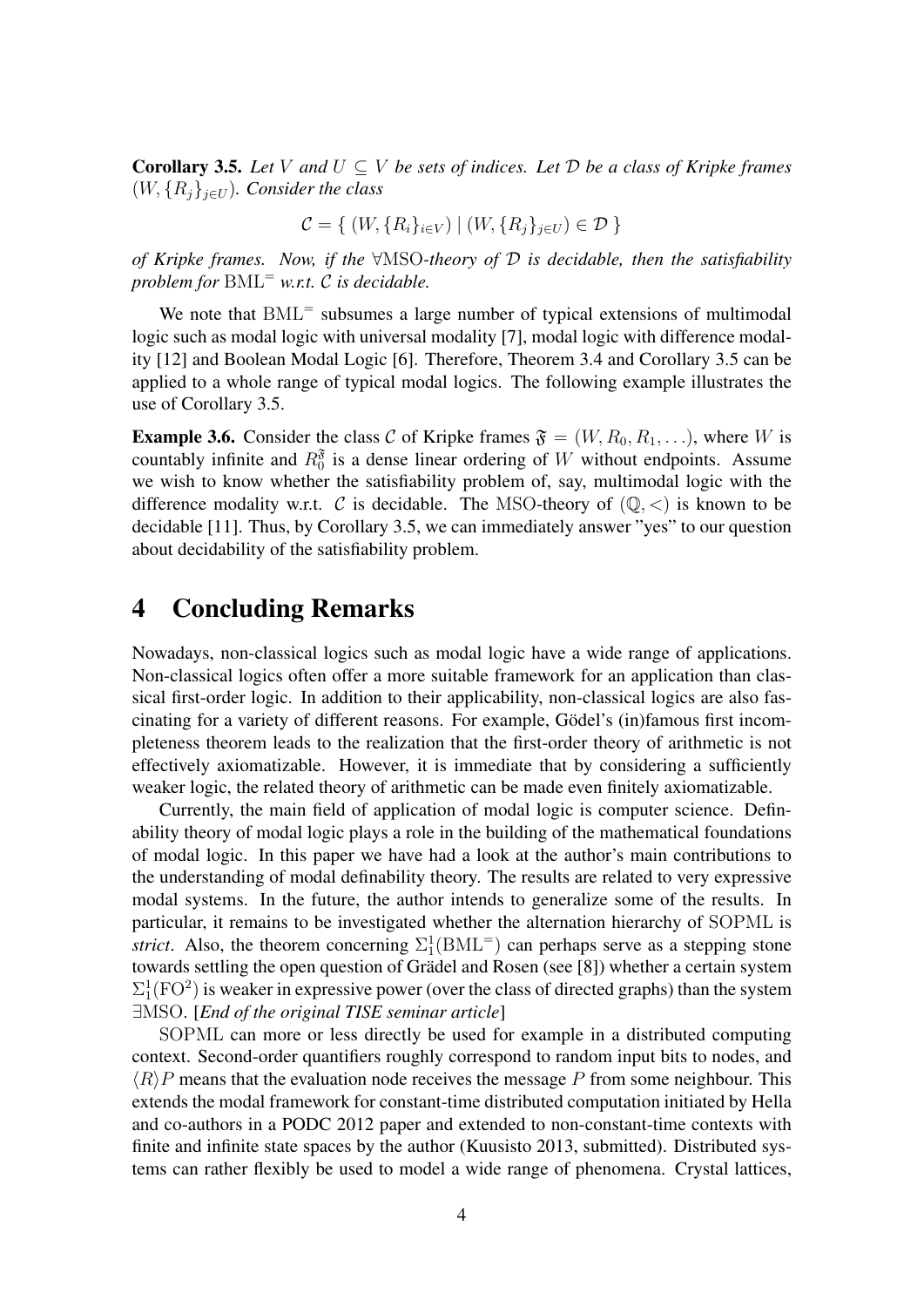the brain, traffic systems, and indeed, more or less everything, can more or less naturally be regarded as a distributed communication system.

The approach where everything is modelled by a distributed system or a multiagent system—-or more generally, a computation model—provides a reasonably unified and highly sensible algorithmic approach to science. In an ideal case, discrete (toy) models can —in some reasonable sense—explain phenomena that can otherwise be only described. Compared to traditional ad hoc approaches, discrete systems are more likely to lead to more transparent perspectives on infinities, undecidability, and other burdens on the underlying mathematical level, thereby shedding light on the underlying information theoretic issues.

The approach is full of philosophically interesting issues, some of which are rather delightful. The computing universe of Zuse is sometimes understood in the funny way that the Universe *is* a computer. While this sounds like a nice sci-fi idea, it is certainly true that the Universe (and more or less everything else) can be sensibly *modelled by* discrete computation models. And ideally this can be fruitful. But of course nothing is ever perfect. Weinberg has critisized Wolfram's CA approach for being inherently local. While a CA is a local device, it is rather trivial to define similar non-local devices. One can consider for example different kinds of automata walking on (infinite) grids and directed graphs. These are similar to Turing machine heads. There is no problem in defining an automaton consisting of multiple heads and a single control unit. The heads can move around and different heads can be on different nodes. Still, the heads can be contolled by a single unit and therefore be in some a kind of non-local contact with each other. Furthermore, indeterminism—which is in some sense inherently related to non-closedness of (discrete) systems— can be modelled by external inputs to nodes. For example (infinite) bit strings can do well in this context. The possibilities are endless indeed. And logic can play a cool role in the related background theory.

## References

- [1] van Benthem J. *Modal Logic and Classical Logic*. Bibliopolis, 1983.
- [2] van Benthem J., Blackburn P. and Wolter F., editors. *Handbook of Modal Logic*. Studies in Logic and Practical Reasoning, Volume 3, Elsevier Science Inc., 2006.
- [3] Blackburn P., de Rijke M. and Venema Y. *Modal Logic*. Cambridge University Press, 2001.
- [4] ten Cate B. Expressivity of Second Order Propositional Modal Logic. *Journal of Philosophical Logic*, 35(2), 2006.
- [5] Ebbinghaus H.-D., Flum J. and Thomas W. *Mathematical Logic*. Springer-Verlag, 1984.
- [6] Gargov G. and Passy S. Modal environment for Boolean speculations. *Mathematical Logic and its Applications, Proc. of the Summer School and Conference Dedicated to the 80th Anniversary of Kurt Gödel*, 1987.